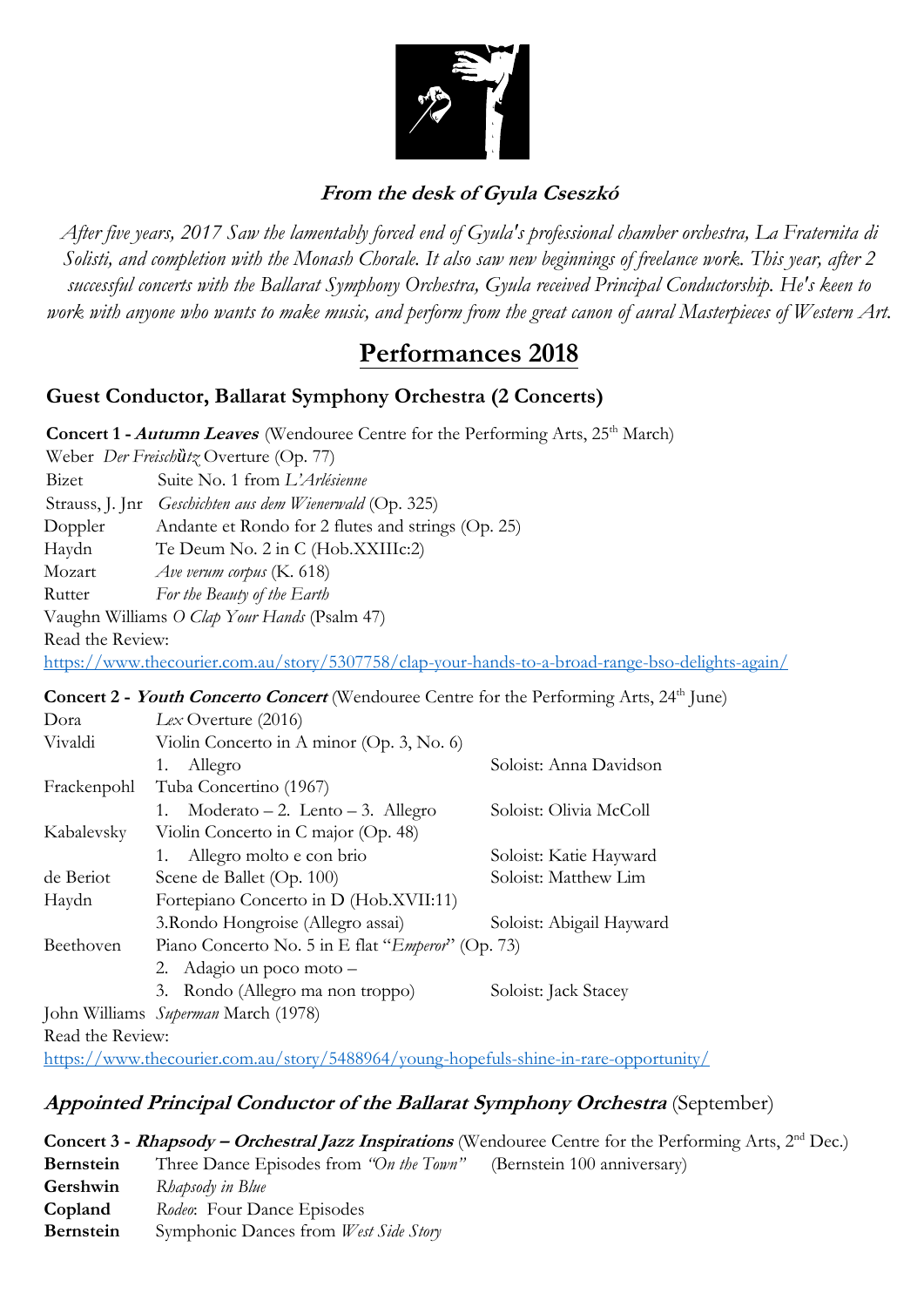## **Conductor, Hawthorn U3A Orchestra (2 Concerts)**

**Concert 1 - "2-2-2"** (at Methodist Ladies' College, 5<sup>th</sup> May) Tchaikovsky Symphony No. 2 in C minor, "Little Russian" (Op. 17) Mozart Flute Concerto No. 2 in D (K. 314) Dvořák Slavonic Dance in E minor (No. 2, Op. 46)

| <b>Concert 2 – A Shropshire Lad</b> (at Methodist Ladies' College, $19th$ August) |                                                              |                           |  |  |
|-----------------------------------------------------------------------------------|--------------------------------------------------------------|---------------------------|--|--|
| Dora                                                                              | $Lex$ Overture (2016)                                        |                           |  |  |
| Butterworth                                                                       | <i>A Shropshire Lad</i> - Rhapsody for Full Orchestra (1912) |                           |  |  |
| Haydn                                                                             | Trumpet Concerto in E flat (Hob.VIIe:1)                      | Soloist: Dennis Stevenson |  |  |
| Holst                                                                             | $\Lambda$ Somerset Rhapsody (Op. 21, No. 2)                  |                           |  |  |
| Coates                                                                            | London Suite (1933)                                          |                           |  |  |

# **Invited to conduct Royal Melbourne Philharmonic Orchestra as Assistant Conductor on China Tour** (December – January, 2019)

## **Other Activities**:

- Clinician, Singing Workshop, Moulton church of Christ, Alabama, USA (27<sup>th</sup> June-1<sup>st</sup> July)
- Directing Instructor, Worship Leader Institute, Nashville, TN (3rd-10th July)
- Rehearsal Relief Conductor, Melbourne Lawyers' Orchestra
- Rehearsal Relief Conductor, Monash Medical Orchestra
- Worship Leader, Macquarie School of Biblical Studies Lectureship (18<sup>th</sup>-22<sup>nd</sup> July)

# **Performances 2017**

#### **Founding Chief Conductor, Melbourne University Biomedical Students Orchestra**

**– Inaugural Concert, "Into the Baltic"** (at Methodist Ladies' College, 6 th May, 2:30pm)

Shostakovich Festive Overture (Op. 96)

Sibelius Violin Concerto in D minor (Op. 47) Soloist – Willard Zhong

Beethoven Symphony No. 7 in A major (Op. 92)

## **Chief Conductor-Artistic Director, La Fraternita di Solisti chamber orchestra**

Began Preparing for performance of Final Concert **"Addio"** Opener for MelbourneEast Arts Festival

*Holy Trinity Church, 18th August (Performance conducted by Robert Dora)*

Ben Bates Suite in A minor (World Premiere) Solo flute: Mark Shiell J.S. Bach Harpsichord Concerto no. 3 in D (BWV 1054) Solo harpsichord: Geoffrey Urquhart

C.P.E Bach Flute Concerto in G Major. (Wq. 169, H. 445) Solo flute: Mark Shiell

Tchaikovsky Andante cantabile for violoncello and strings (Op. 11) Solo violoncello: Peter West

### **Guest Conductor, Barrier Reef Orchestra, Townsville, Queensland – "Beethoven" Concert Townsville Civic Centre**, 19<sup>th</sup> August

Beethoven *Egmont* (Op. 84)

- Beethoven Violin Concerto in D (Op. 61)
- Beethoven Symphony No. 7 in A major (Op. 92) Soloist James Dong